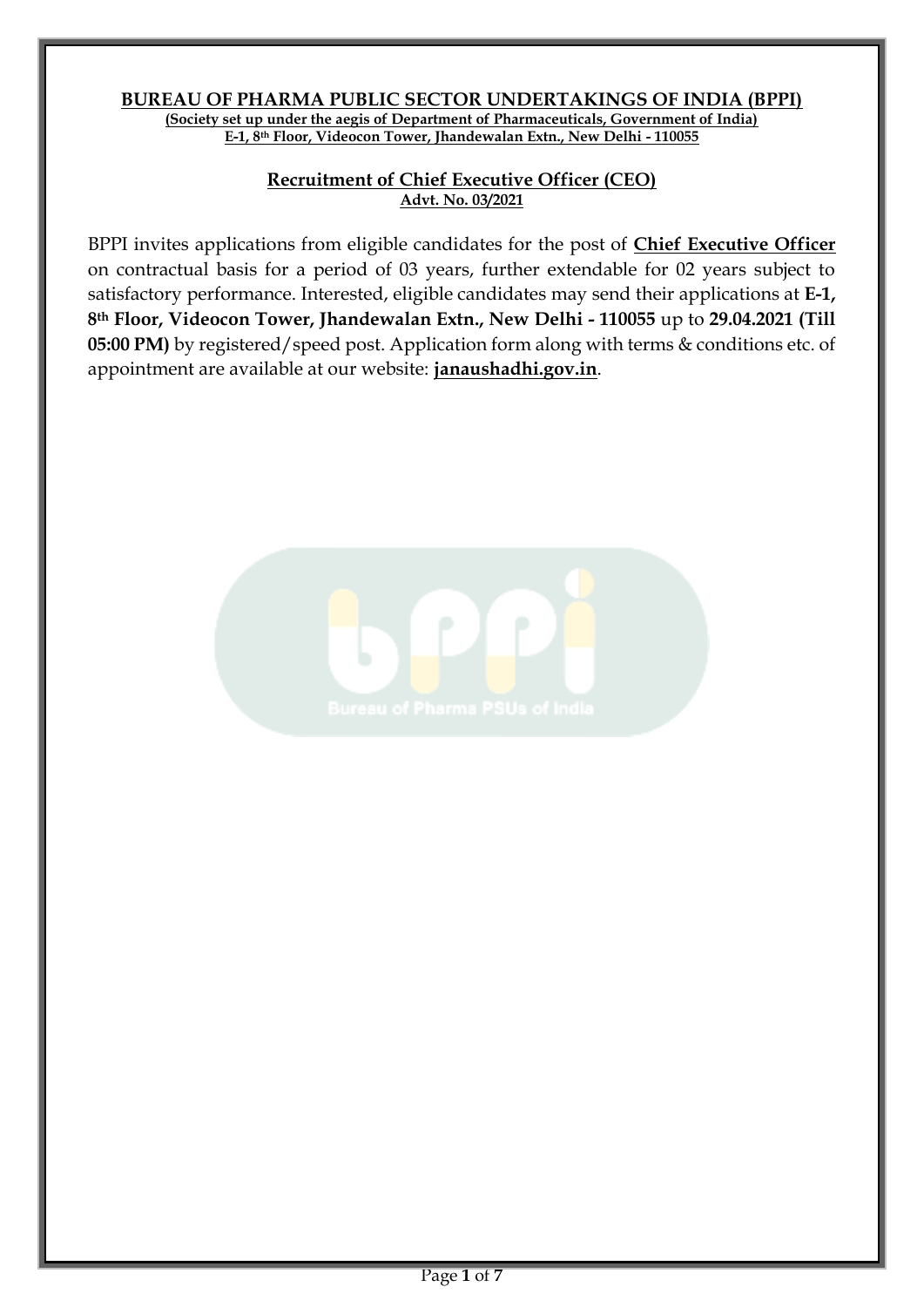# **Eligibility Criteria for the post of Chief Executive Officer in**

# **Bureau of Pharma PSUs of India (BPPI)**

## **Educational Qualification**

Graduation from a recognized university. Additional qualification like MBA/PGDM from reputed Institutions/Universities will be an added advantage.

# **Age**

Not above 65 years as on 31.12.2021.

# **Eligibility**

1. Serving Government servant / PSU employee with a minimum of 05 years' experience in the rank of Deputy Secretary/Director or equivalent in Government of India, Central/State PSU etc. (His / Her application should be forwarded through proper channel) Experience of pharma or related sector will be desirable.

OR

2. Retired Government officials with a minimum 05 years' experience in the rank of Deputy Secretary/Director or equivalent in Government of India, Central/State PSU etc. Experience of pharma or related sector will be desirable.

OR

3. Individuals from Private Pharmaceutical enterprises with a minimum of 10 years' experience at a senior position not below the rank of General Manager/Director/Executive Director/Managing Director /Chairman and Managing Director /Vice President / President / CEO of a company with an annual turnover of at least Rs. 500 Cr. in the F.Y. 2020-21.

# **Other Skills required**

Should have good communication skills. Should be a visionary, result-oriented leader full of initiative, drive and missionary zeal.

# **Tenure of appointment**

Initially for a period of 3 years from the date of appointment which may be extended by another 2 years subject to satisfactory performance. Contract is terminable with 30 days' notice period/salary from either side. During the contract period, in case the performance is not found satisfactory or for any other reason, the contract can be terminated without assigning any reason by giving 30 days' notice or 30 days remuneration in lieu thereof. The contractual appointment will not confer and right or entitlement for claiming absorption against any regular vacancy in the Bureau.

# **Head Quarter**

Head Quarter will be Delhi.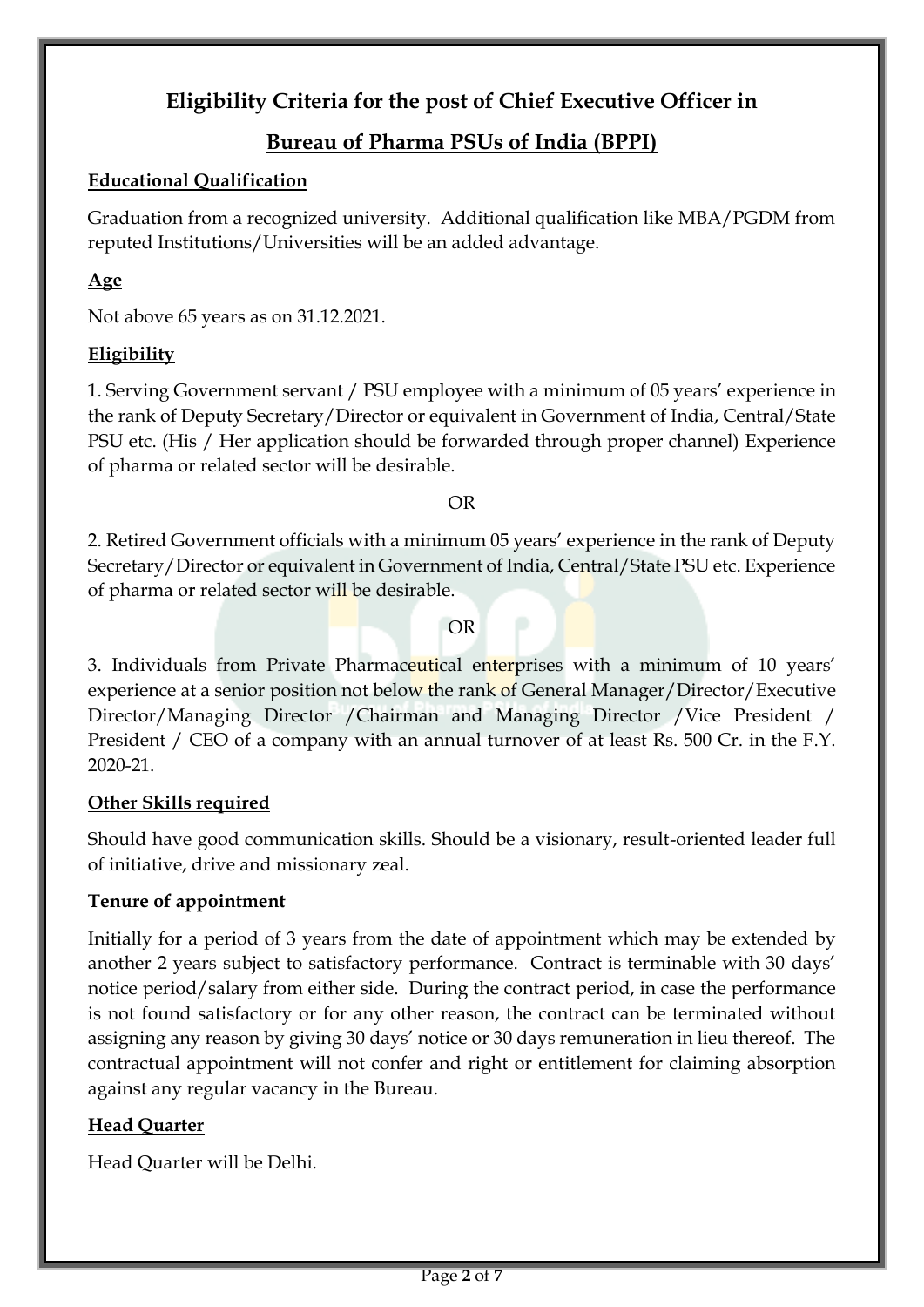### **Job Requirements**

CEO will be in-charge and provide leadership to BPPI. CEO is responsible to demonstrate results in the implementation of `Pradhan Mantri Bhartiya Janaushadhi Pariyojana' (PMBJP) i.e., to make available quality generic medicines/pharma products/services.

#### **Remuneration**

Consolidated emoluments of Rs. 1.60 Lac Per Month + Transport Facility + Housing Facility + Telephone/Mobile Bill reimbursement up to prescribed limit.

#### **OR**

In case of retired officials of Central Government, Central/State PSU's, the salary shall be the last pay drawn minus pension (If any, subject to a maximum of Rs. 1.60 lac per month) + Transport facility + Housing Facility + Telephone/Mobile Bill reimbursement up to prescribed limit.

#### **OR**

In case of serving Government, Central/State PSU official, consolidated emoluments of Rs. 1.60 Lac Per Month + Housing Facility + Transport facility + Telephone/Mobile Bill reimbursement up to prescribed limit or consolidated amount of pay and allowances being drawn by him/her at the time of relieving, whichever is higher. He / She will also be eligible for annual increments as per Rules of Government of India, Central/State PSU etc. where the official was working prior to joining BPPI.

# **Process of selection**

The shortlisted candidates will be called for Interviews. The candidates must bring all original certificates/testimonials at the time of interview. The place, date and time of the interview will be intimated on mobile/email. The candidates are, therefore, advised to check their email regularly after the last date of receipt of application. Interested candidates may send their application by registered/speed post in envelope duly super scribed "**Application for the post of CEO, BPPI**" so as to reach the BPPI office on or before **29.04.2021 (Till 05:00 PM)**. Applications received thereafter shall not be entertained. BPPI will not be responsible for postal delay etc.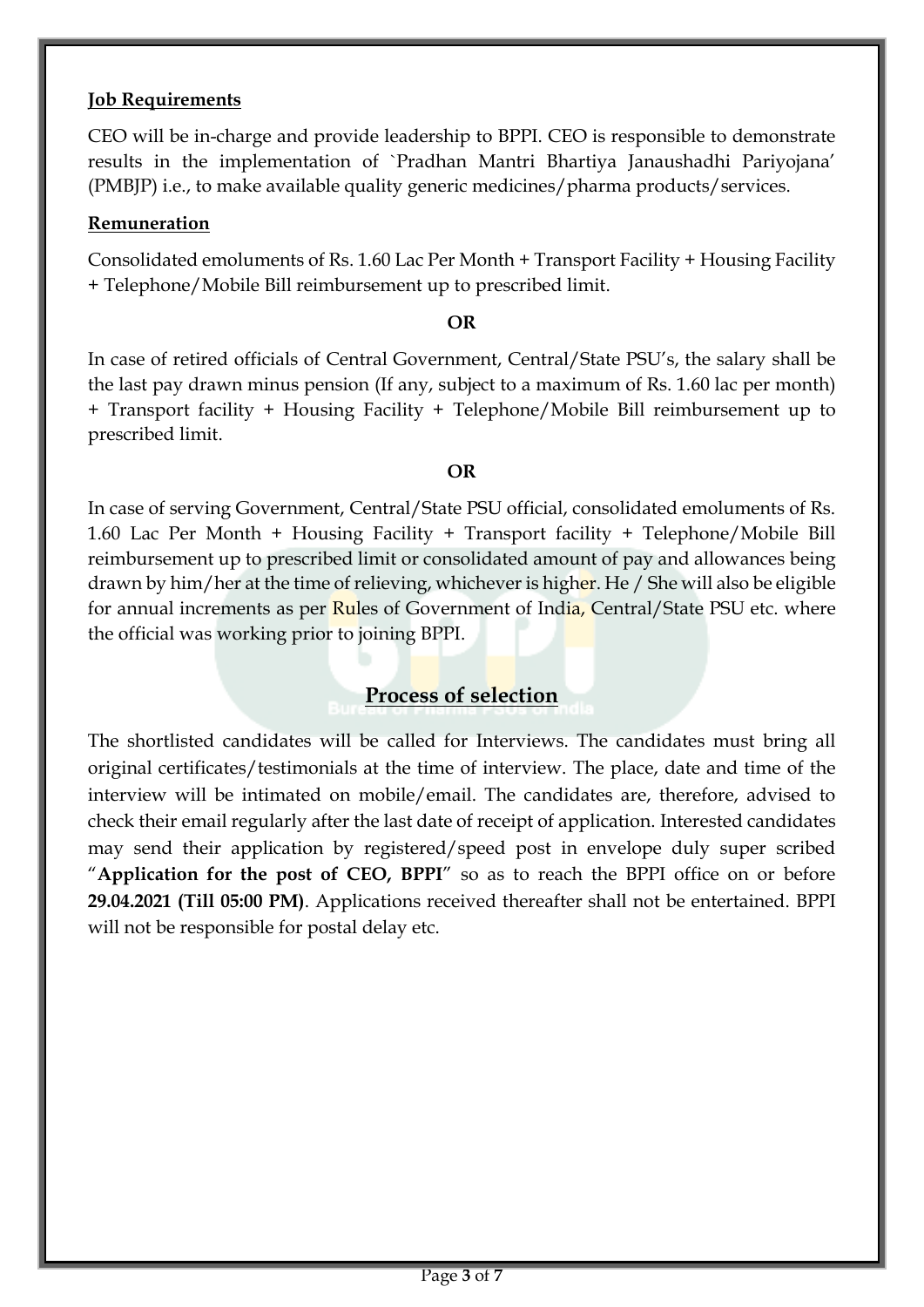# **Other Terms & Conditions**

- 1. The candidate must ensure that he/she possesses the required qualifications and experience for the post and is within the age limit.
- 2. On the envelope containing the application, the candidate must write "**Application for the post of Chief Executive Officer in BPPI"**.
- 3. If the documents submitted by any candidate are found incorrect/false at the time of the interview, his/her candidature will stand cancelled. If any short comings are detected after appointment, his/her services are liable to be terminated.
- 4. BPPI has the right to reject the candidature of any candidate at any stage and the decision of BPPI will be final.
- 5. BPPI has the right to reject the entire selection/advertisement procedure at any stage and the decision of BPPI shall be final in this regard.
- 6. BPPI will pay economy class Air fare/2nd Class AC rail fare/Volvo bus fare to the shortlisted candidates for attending the interview on the basis of proof of travel.
- 7. BPPI reserves the right to raise/modify the eligibility criteria for minimum educational qualifications and/or minimum work experience.
- 8. Selected candidate will be offered appointment on whole time contractual basis, initially for a period of three years from the date of his joining on the following terms & conditions:

- a) He / She will be entitled to TA/ DA, while on tour outside the Headquarters, as per the policy of BPPI.
- b) BPPI reserves the right to revise the terms & conditions during the tenure of the contract.
- c) The contractual appointment will not confer any right or entitlement for claiming absorption against any regular post in BPPI.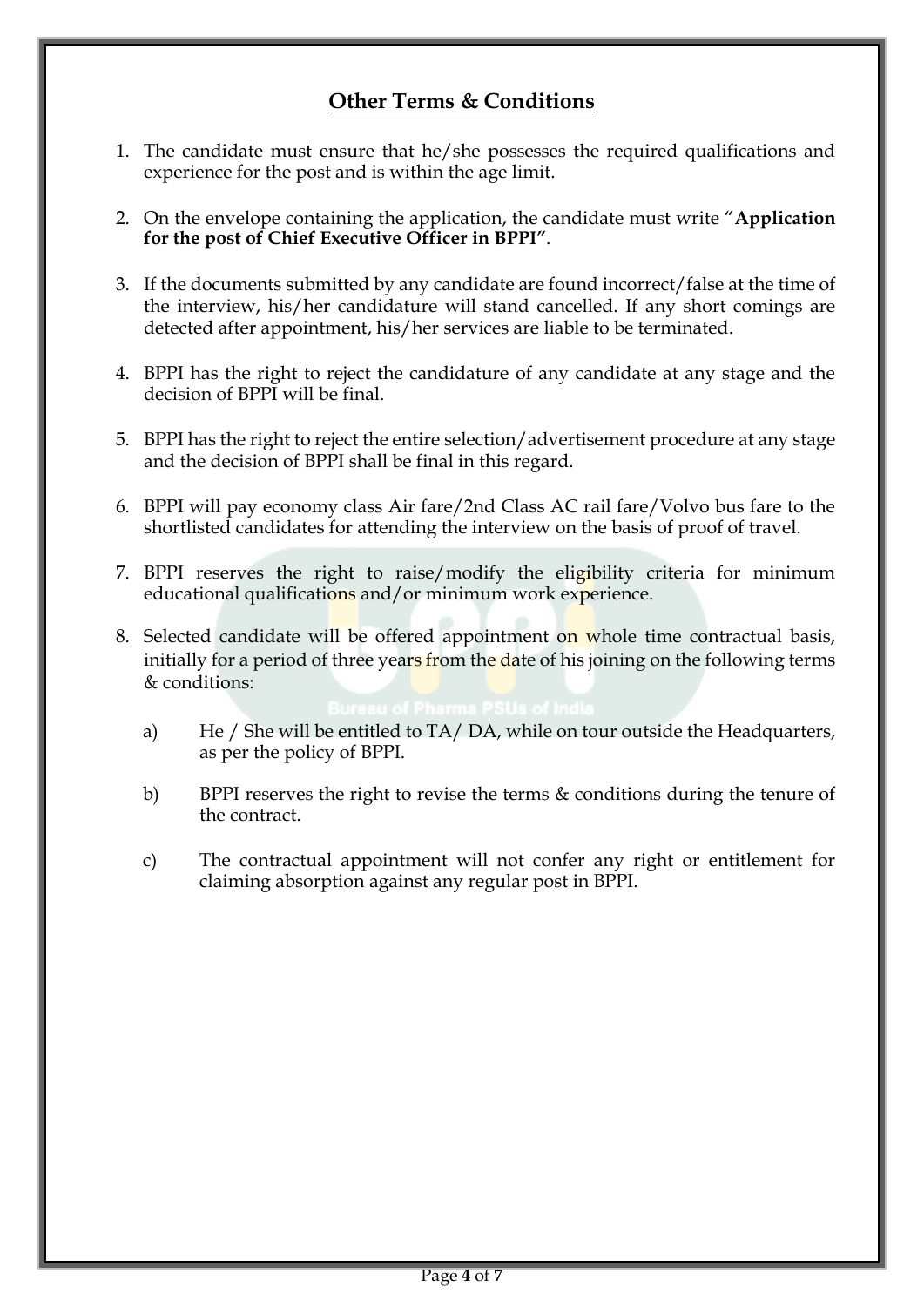#### **BUREAU OF PHARMA PUBLIC SECTOR UNDERTAKINGS OF INDIA (BPPI) (Society set up under the aegis of Department of Pharmaceuticals, Government of India)**

**E-1, 8th Floor, Videocon Tower, Jhandewalan Extn., New Delhi - 110055**

# **Application for the post of Chief Executive Officer, BPPI**

|                                                                      | 1. Name of the Candidate                         |                                       |         |                 | Recent      |
|----------------------------------------------------------------------|--------------------------------------------------|---------------------------------------|---------|-----------------|-------------|
|                                                                      | 2. Sex (Male/Female/Others)                      |                                       |         |                 | Photo       |
|                                                                      | 3. Father's/Mother's Name                        |                                       |         |                 |             |
|                                                                      | 4. Age & Date of Birth                           |                                       |         |                 |             |
| 5.                                                                   | <b>Permanent Residential Address</b>             |                                       |         |                 |             |
|                                                                      | 6. Present Mailing Address                       |                                       |         |                 |             |
|                                                                      | 7. Contact No. & Email Id                        |                                       |         |                 |             |
|                                                                      | 8. Nationality                                   |                                       |         |                 |             |
|                                                                      | 9. Marital Status<br>10. Alternative Contact no. |                                       |         |                 |             |
|                                                                      | 11. Languages Known<br><b>Speak</b><br>Write     | <b>Bureau of Pharma PSUs of India</b> |         |                 |             |
| 12. Educational Qualification (Starting from matriculation onwards): |                                                  |                                       |         |                 |             |
| S.                                                                   | Course/Certificate/                              | <b>Board/University</b>               | Year of | <b>Subjects</b> | $\%$ age of |

# **No. Diploma/Degree Passing (Main) Marks**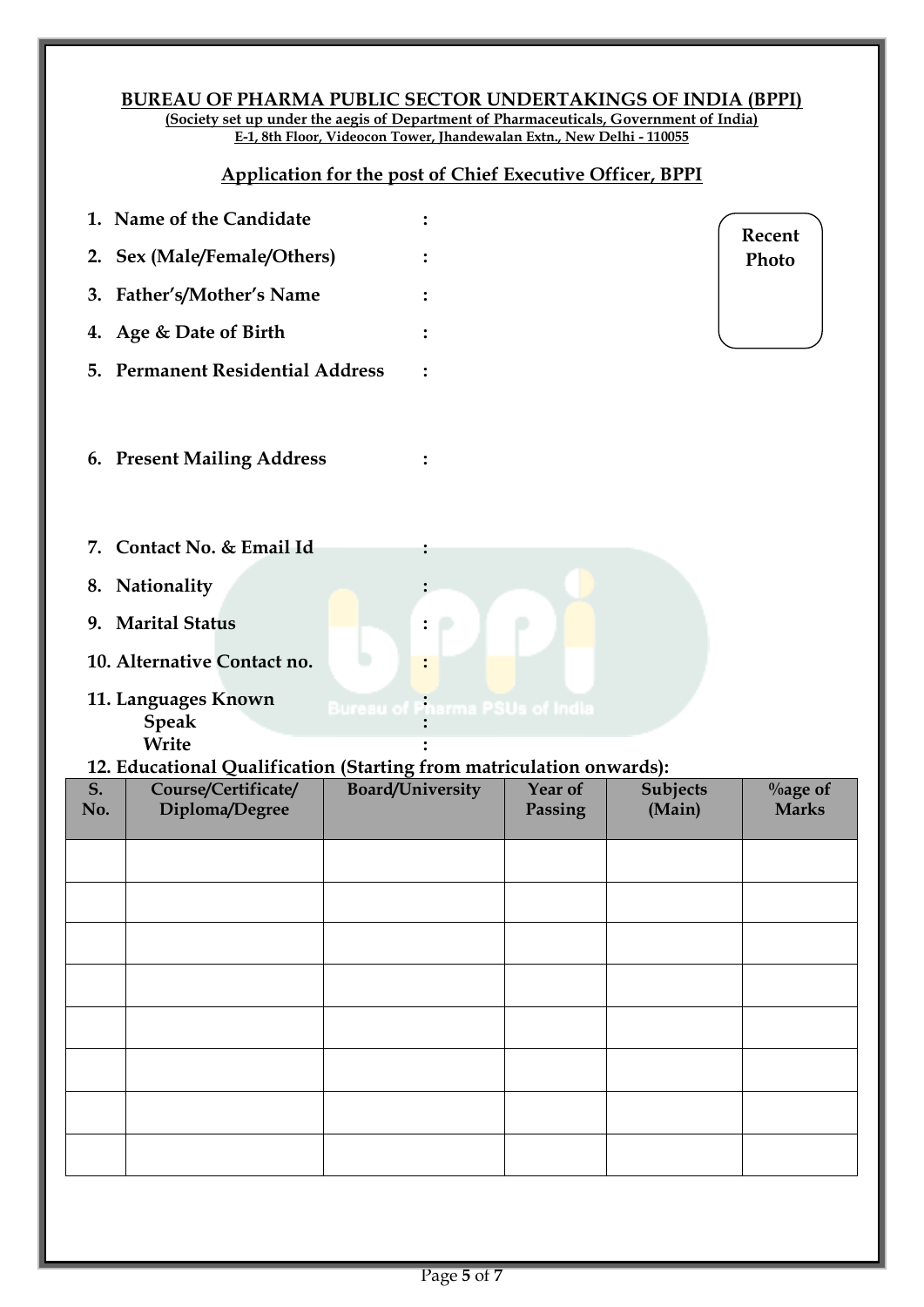# **13. Work Experience (Starting from latest organization):**

| S.<br>No. | 10. Work Experience (Starting from talest organization).<br>Name of the<br>organization | Type of<br>organiz<br>ation<br>(Govt.<br>/PSU/ | Post held | From | Period<br>To | Period<br>in years<br>$\&$ | Job responsibilities | <b>Total</b><br>salary<br>drawn<br>per |
|-----------|-----------------------------------------------------------------------------------------|------------------------------------------------|-----------|------|--------------|----------------------------|----------------------|----------------------------------------|
|           |                                                                                         | Pvt.                                           |           |      |              | months                     |                      | month                                  |
|           |                                                                                         |                                                |           |      |              |                            |                      |                                        |
|           |                                                                                         |                                                |           |      |              |                            |                      |                                        |
|           |                                                                                         |                                                |           |      |              |                            |                      |                                        |
|           |                                                                                         |                                                |           |      |              |                            |                      |                                        |
|           |                                                                                         |                                                |           |      |              |                            |                      |                                        |

# **14. Total Experience (As per Eligibility Criteria of the post)**

| S.             | <b>Experience as per Eligibility Criteria</b>                                                                                                                                                                                                                                                                                                                                                                                                                                                              | Post held | <b>Total Experience</b> |
|----------------|------------------------------------------------------------------------------------------------------------------------------------------------------------------------------------------------------------------------------------------------------------------------------------------------------------------------------------------------------------------------------------------------------------------------------------------------------------------------------------------------------------|-----------|-------------------------|
| No.            |                                                                                                                                                                                                                                                                                                                                                                                                                                                                                                            |           | (Years & Months)        |
| $\mathbf{1}$   | Experience in the rank of<br>Deputy<br>Secretary/Director or<br>equivalent<br>in<br>Government of India, Central/State PSU etc.<br>(Note: Proof of experience in mentioned<br>posts must be attached with application)                                                                                                                                                                                                                                                                                     | of India  |                         |
| $\overline{2}$ | Experience at a senior position not below the<br>rank of General Manager / Director /<br>Executive Director / Managing Director /<br>Chairman and Managing Director / Vice<br>President / President / CEO in a company<br>with an annual turnover of at least Rs. 500 Cr.<br>in the FY 2020-21.<br>(Note: Proof of experience in mentioned<br>posts in a Private Pharmaceutical enterprise<br>with an annual turnover of at least Rs. 500<br>Cr. in the F.Y. 2020-21 must be attached with<br>application) |           |                         |